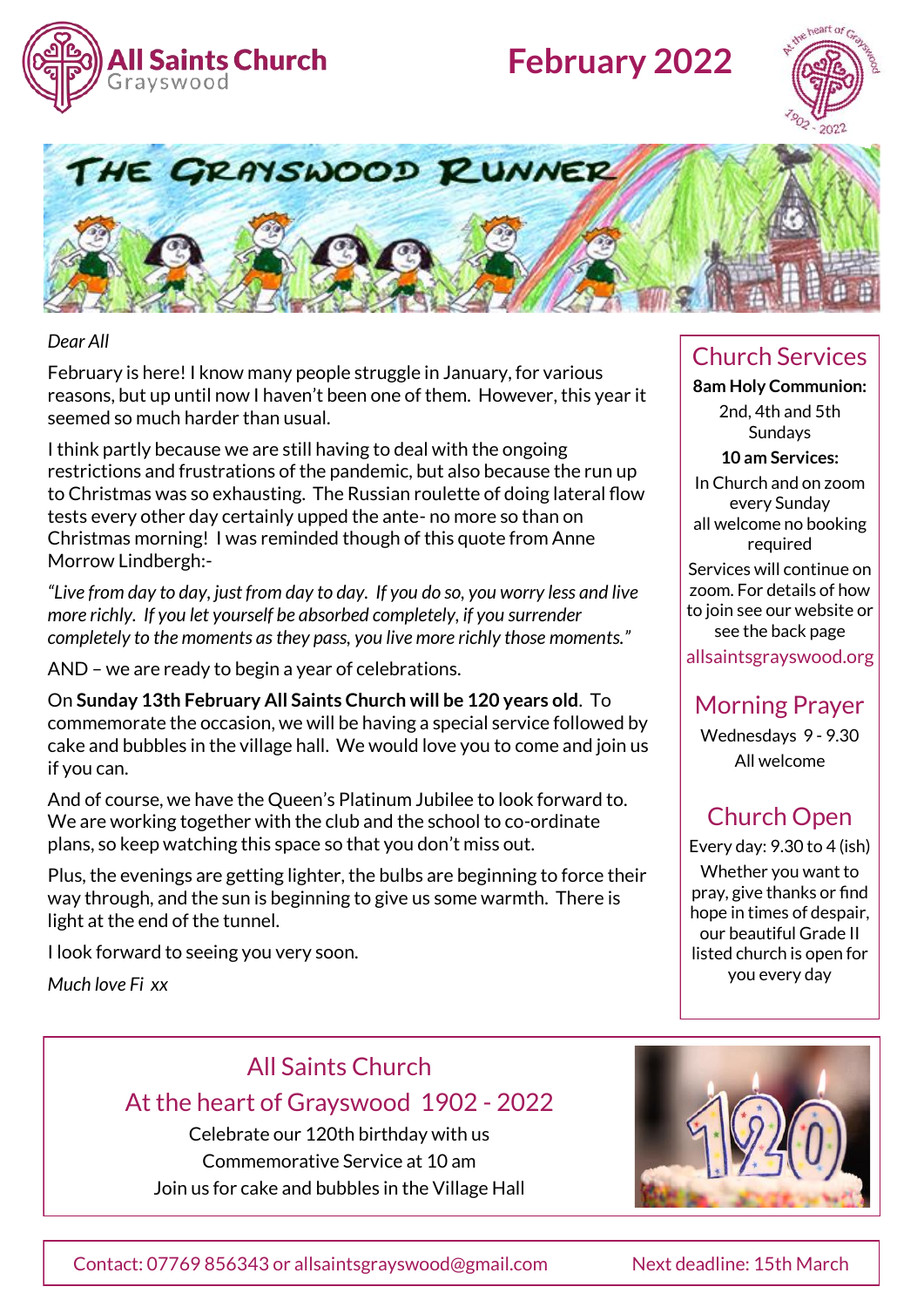# All Saints Grayswood 1902 - 2022

#### *From the archives*

All Saints Church was built in the new parish of Grayswood, created from parts of the old parishes of Witley, Chiddingfold, Haslemere and Thursley after the Vicar of Witley, the Rev John Brownlow Chandler, became concerned about the lack of worship facilities in the hamlet of Grayswood. He introduced weekly evening services in the school room at Grayswood (now the Grayswood Club) but following many discussions, it was agreed to create a new parish and church building.

All Saints Church was financed by Alfred Harman, the photography pioneer who founded llford Films and who had come to live locally in 1894. He paid not only for the church, on condition a new parish was created, but also funded a handsome vicarage and provided a sufficient endowment to realise a stipend for the incumbent.

The land, approximately one and half acres, was given by Lord Derby KG and was sufficient for the church, adjoining churchyard and adjacent vicarage. In 1901, the Rev John Sherlock Leake, then the assistant curate at Haslemere, became the Vicar-designate for the new parish of Grayswood.

All Saints Church was designed by Axel Herman Haig, a friend of Mr Harman and a distinguished Swedish architect living in Grayswood. The interior was financed by the new congregation and Mr Harman, the total being just under £5000.

Construction work started in February 1901 and just a year later, on February 13th 1902, All Saints was consecrated by the Lord Bishop of Winchester (Dr Randall T Davidson who later became Archbishop of Canterbury). The Rev John Leake was installed as its first Vicar.

> The Consecration Service was followed by a baptismal service including the baptism of the infant daughter of Rev and Mrs Leake.

You can read more about the history of the church in the book by James

Mackie, on sale in Church for £10.

#### *Images:*

*The Consecration procession on 13th February 1902;* 

*Grayswood at the time of the church's construction (note the scaffolding in the and the temporary corrugated iron church); Rev John S Leake, first vicar of Grayswood*



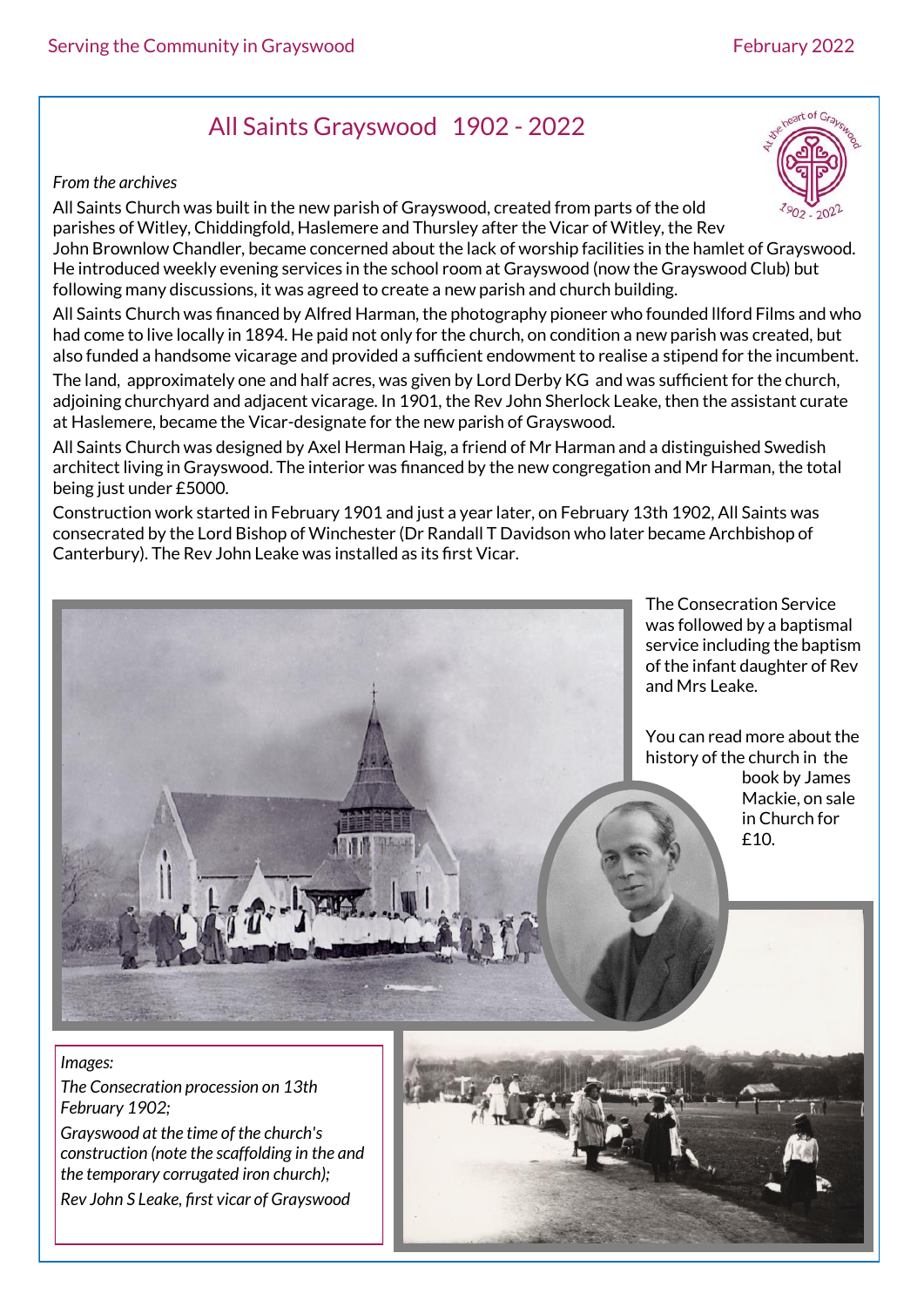### Memorial Service

For Lady Lesley Lisle Lewis on 26th February at 10 am All Saints Church, Grayswood. Refreshments will be served afterwards in the Village Hall *All are very welcome*

## Time to Be...in the presence of God

A quiet hour where we can pray with scripture and pray for others 3rd Wednesday of the month @7pm January 19 February 16 March 16 (Lent course - no meeting) April 20 May 18 June 15 July 20 August 17 (Summer break - no meeting) September 21 October 19 November 16 December 21 Zoom code: 844 4083 8929 Passcode: TimetoBe Please do email Revd Elaine Collins for more

information and/or to go on the mailing list for this ongoing event - revelainecollins@icloud.com

*Everyone welcome*

### Lent

**Ash Wednesday** - Benefice Communion Service with Ashing in the evening at St Barts (check website for details)

#### **Lent Reflections**

On Wednesday evenings at All Saints Mar 9th, 16th, 23rd, 30, and Apr 6th

### Watch this Space….

### Summer Barn Dance on the Village Green

Dancing, Food, Drinks and general merriment organised by The Friends of All Saints, Grayswood Date to be confirmed.

### Grayswood Village Club

#### Village Coffee Morning

Drop in for tea/coffee and homemade cakes Saturday 9th February 10 am to 12 noon slightly longer opening to allow for more coffee and cake consumption!. 2nd Wednesday of the month

### Knockout Skittles

Friday, 11th February 7.30 pm Teams of 4 ..come as a team or join one on the night.

### Quiz night

Thursday 25=4th February from 7:45pm New website: www.grayswoodclub.co.uk Members only but it's easy to join : call 07808 474147

## Grayswood Book Club

The Glass Hotel by Emily St John Mandel on Tues, 15th February at 8 pm Contact Angela: awheeler100@gmail.com





Join us for our February WI meeting -

DATE: Wednesday 9th February TIME: 7:45pm WHERE: Grayswood Village Hall

This month, we are delighted to welcome village resident, Allen Chubb, as our guest speaker. Allen will be sharing some fascinating tales of life as a volunteer policeman in London - do be sure to join us!

#### **FOR MORE INFORMATION, CONTACT**:

**EMAIL:** grayswoodwi@gmail.com **WEBSITE:** grayswoodwi.wixsite.com/home **FACEBOOK:** @grayswoodwomensinstitute